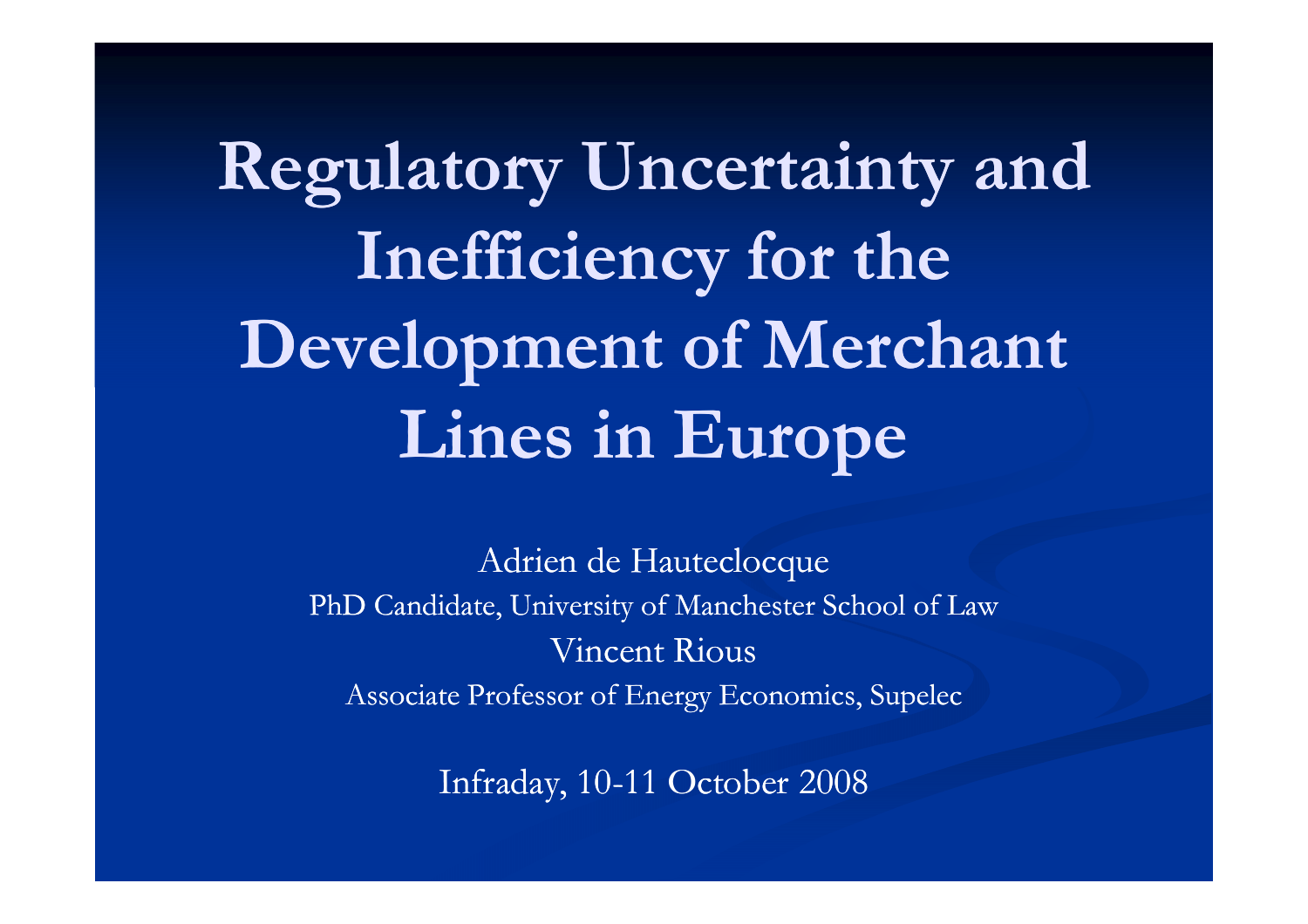#### **Objective of the Paper**

- $\blacksquare$  Evaluates the current regulatory choices that may prevent a better development of the transmission network through merchant transmission investment in Europe
- $\mathcal{L}_{\mathcal{A}}$  Propose a simple and EU Regulatory policy 'compatible' improvement of regulation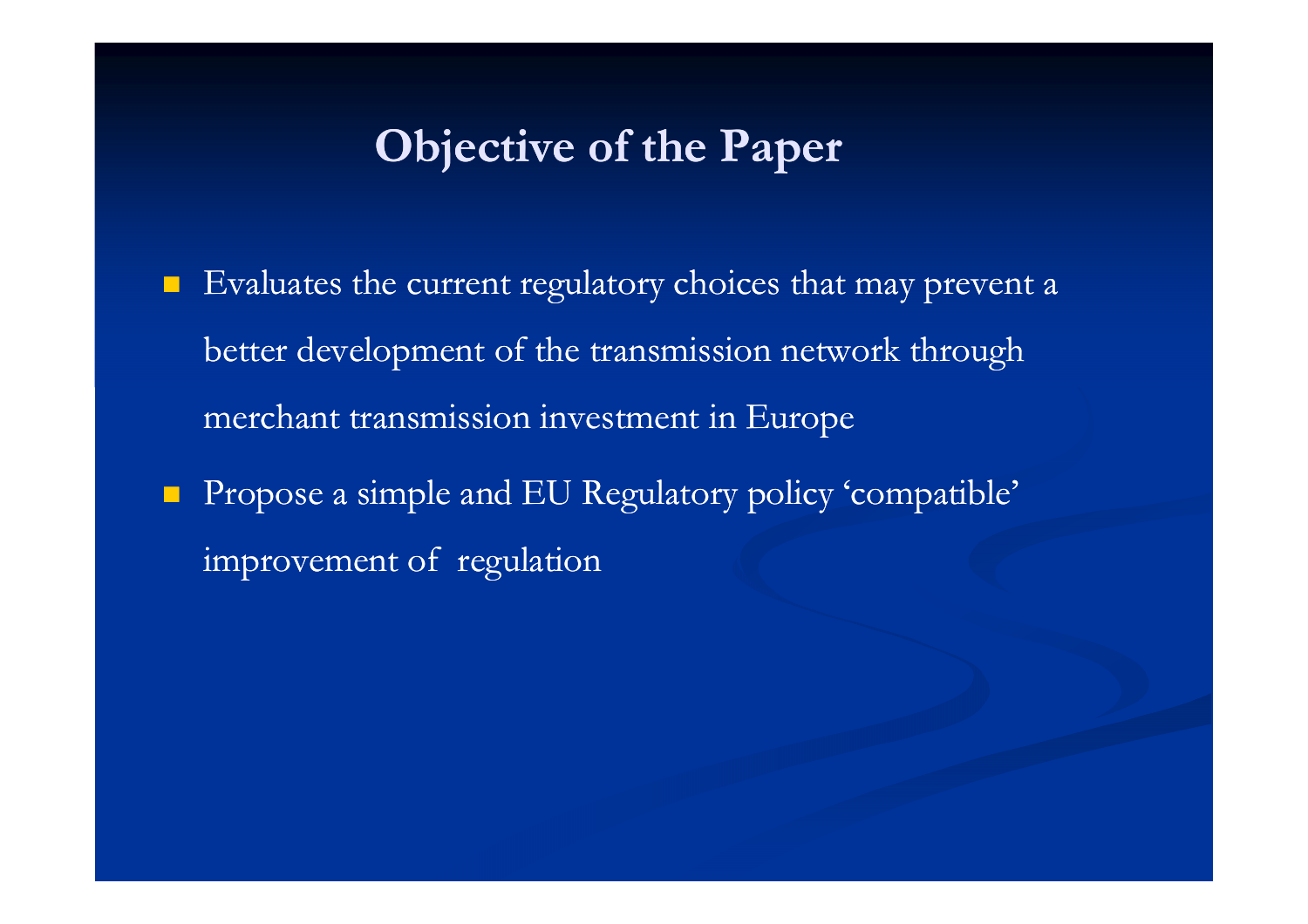#### **Outline**

- I. The Strategy of the European Commission for the Development of the Transmission Network
- II. This Strategy is only a Third Best: a Second Best is Possible
	- п Dominant Generators Should Be Allowed to Develop ML
- III.How to Regulate ML by Dominant Generators?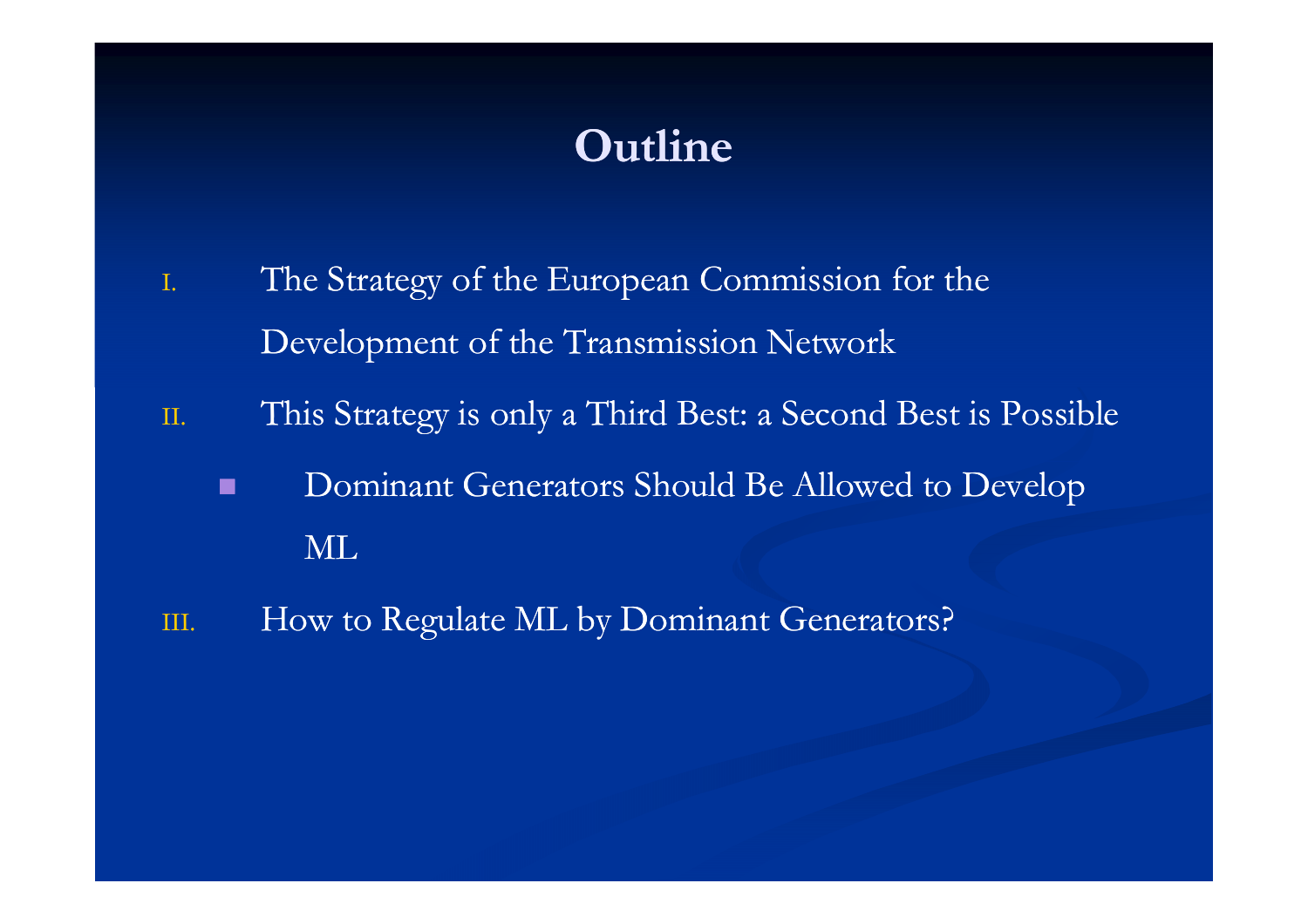#### **I- The Strategy of the European Commission for the Development of the Transmission Network**

- $\blacksquare$ ■ Theory: fully independent TSOs well regulated by an EU-wide Regulator is a First Best (Costello, 2001; Politt, 2007)
- **The Strategy of the European Commission aims to get as close as** possible to that first best:
	- **IDED Unbundling is due to set the right incentives to invest**
	- ACER must allow a consensual approach best able to optimise the development of the transmission grid at the European level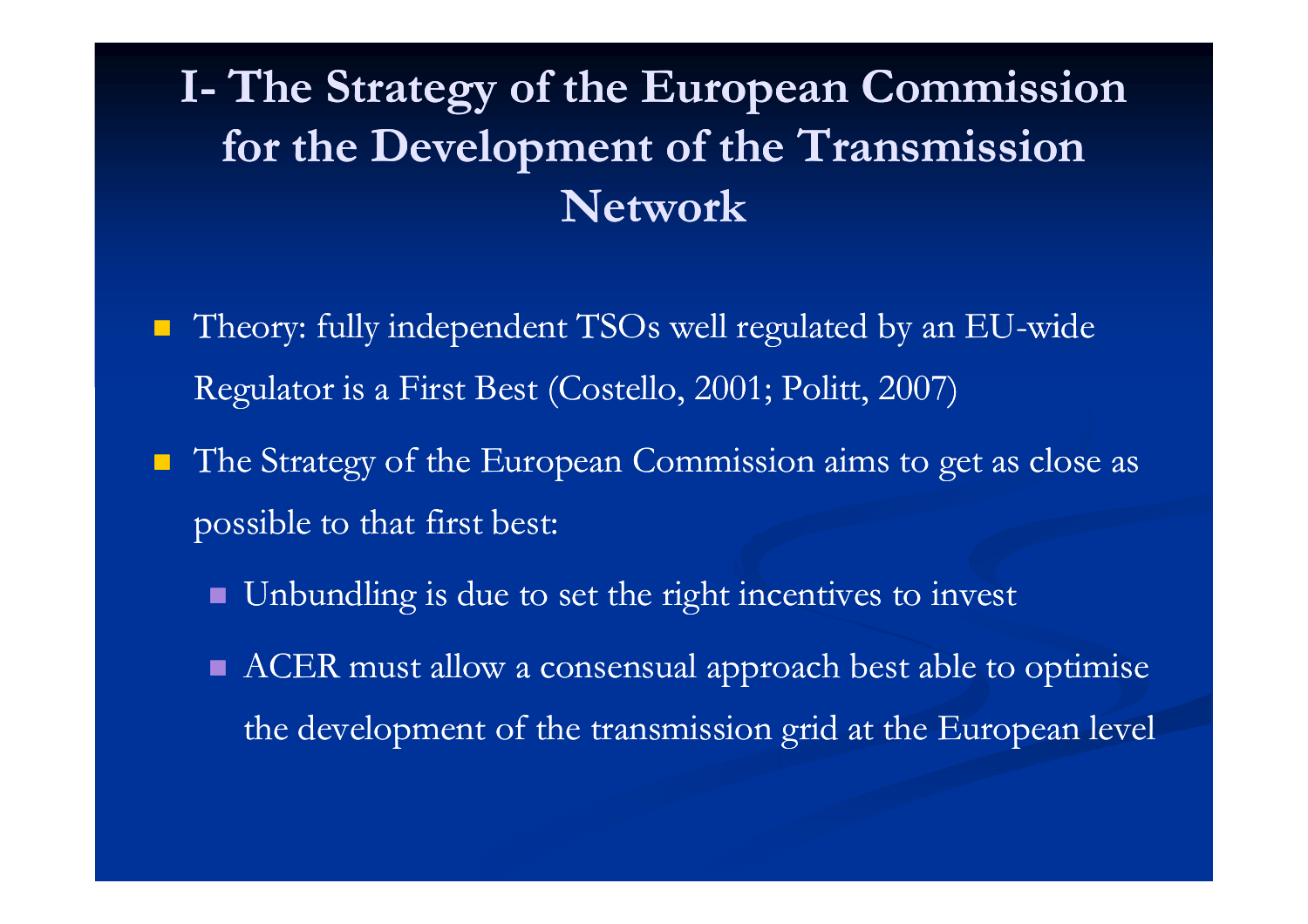# **I- The Strategy of the European Commission - <sup>C</sup>ted**

#### п BUT

- Full ownership unbundling not achieved
- No optimal regulation of transmission investment in Europe for the moment  $\rightarrow$  no EU-wide regulator with discretionary powers
	- Rmq: Even perfectly unbundled TSO might not have the right incentives because of national tropism of regulators
- Improvement of regulation and full unbundling very complicated if not impossible due to the opposition of several members states (see current discussions around the 3rd package)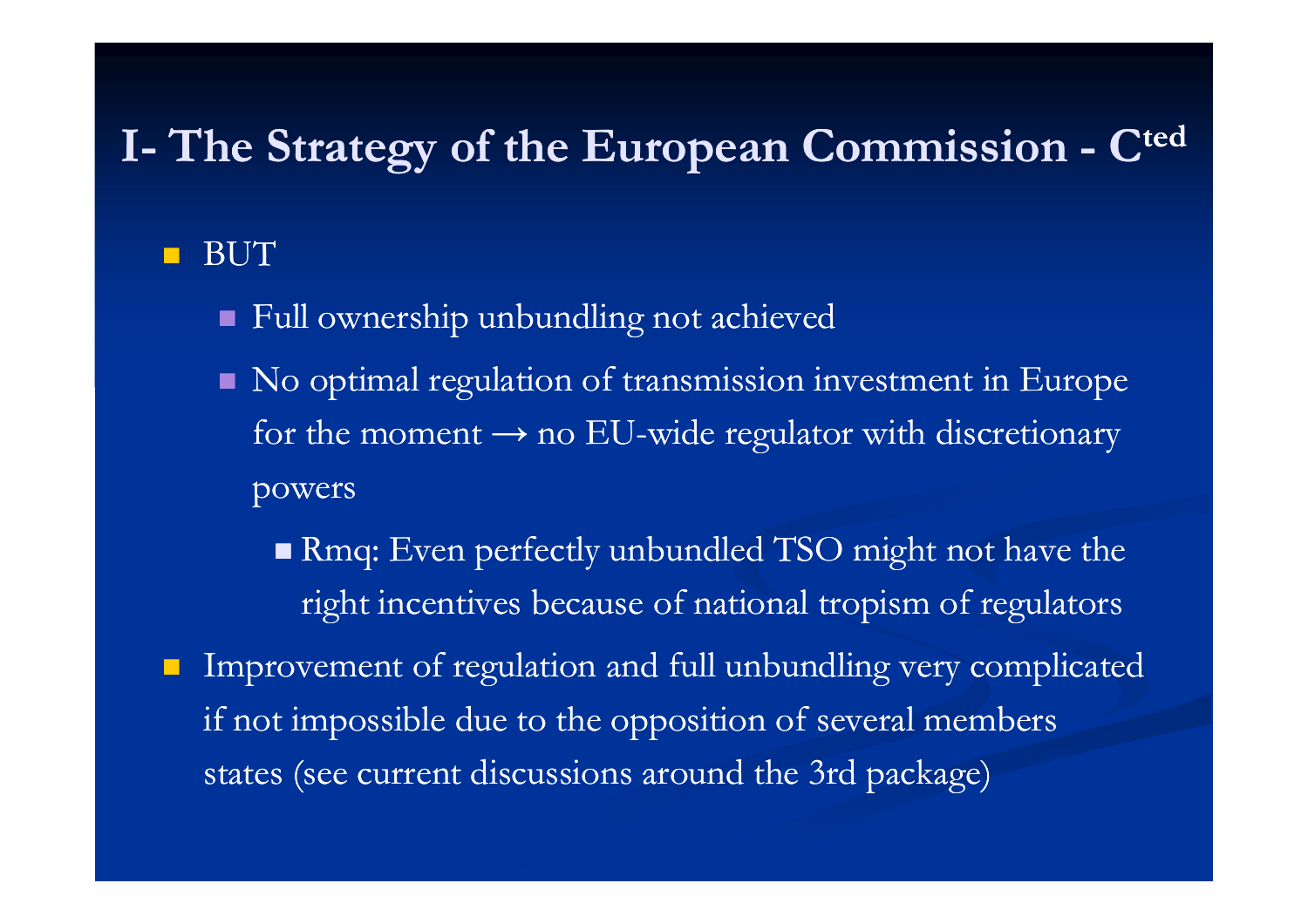# **I- The Strategy of the European Commission - <sup>C</sup>ted**

- $\mathcal{L}_{\mathcal{A}}$  Consequences of the pitfalls of this strategy
	- Insufficient investment leads to growing interest for merchant lines > only effective and achievable way of developing the network with the current allocation of regulatory powers
- Who will be able to develop merchant lines?
- Strategy is emerging from recent decisions:
	- Gas Sector: no dominant allowed to develop ML
	- Grandfathering rights have been systemically considered abuses of a dominant position (Art 82 EC)
	- Long term Supply Contracts: limited for dominants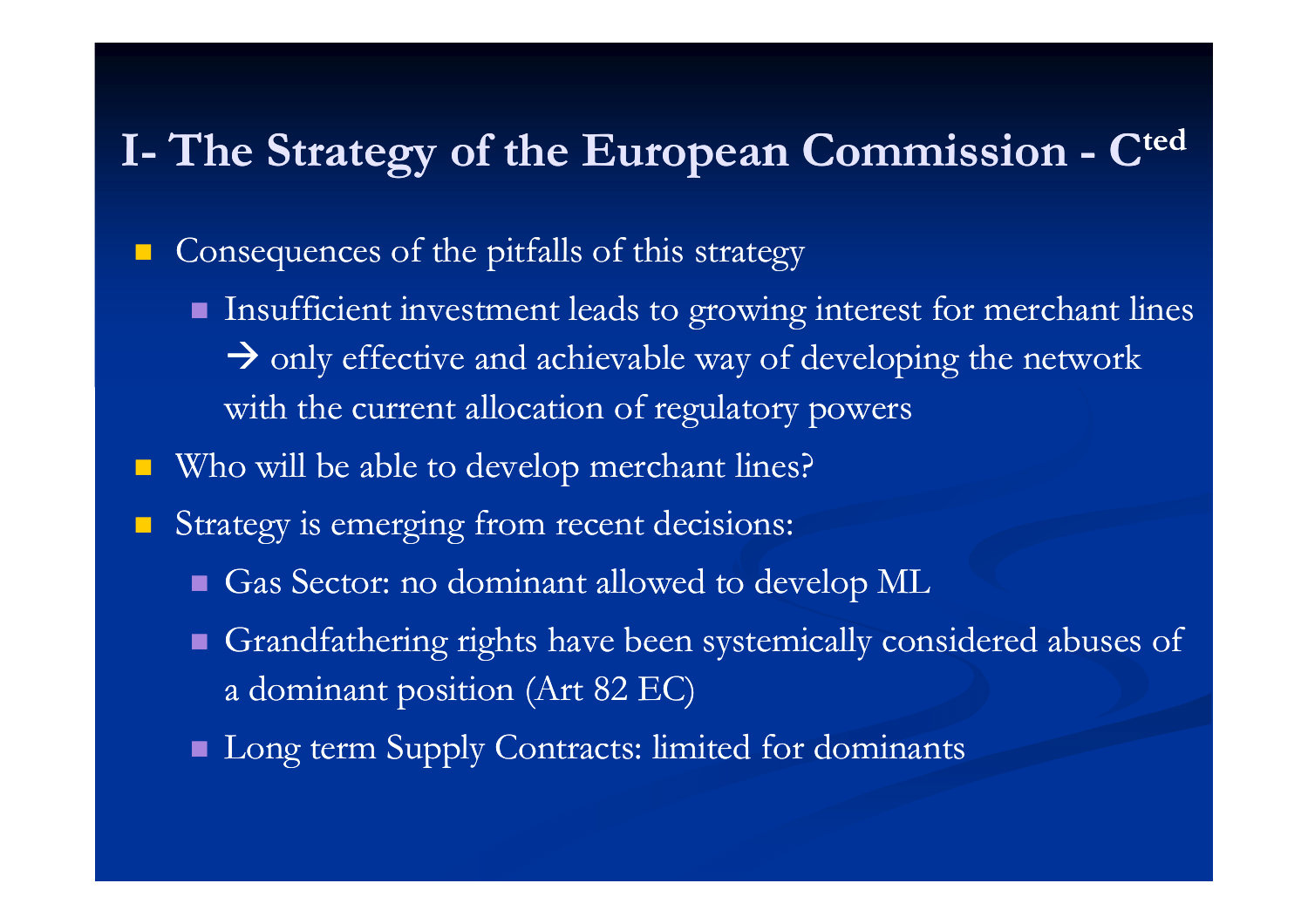# **I- The Strategy of the European Commission - <sup>C</sup>ted**

 $\blacksquare$ Overall: strong suspicion against former incumbents

ML is currently emerging as a TSO business Developed by TSOs (Britned) or independent ML business With or without long term access contracts (open season)

Conclusion: revived interest for ML but we stay in the same "1st best" paradigm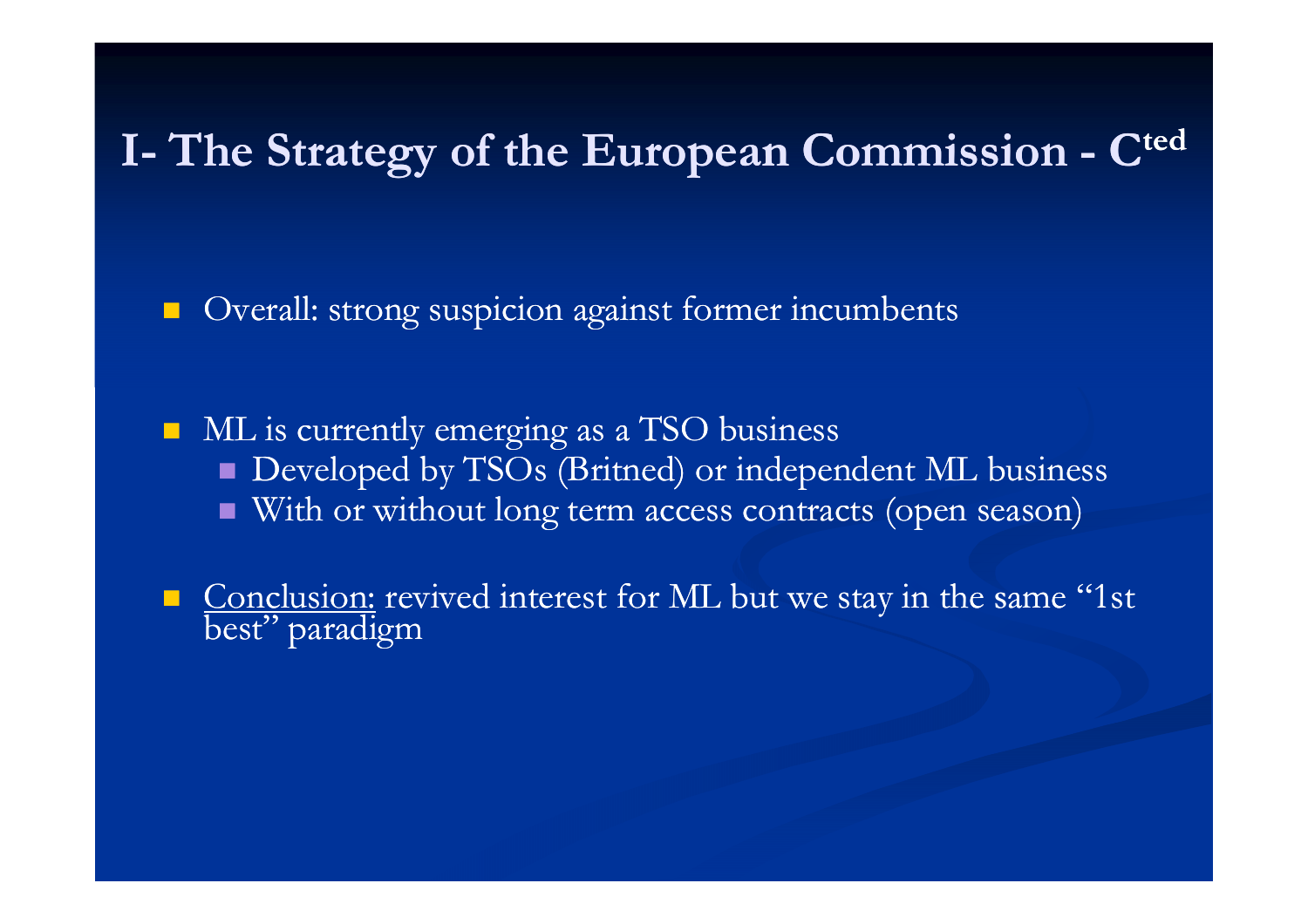#### **II-** Dominant Generators Should be Allowed **to Develop ML**

 $\blacksquare$ ML as a TSO business is only a third best:

- Known to lead to insufficient investment (Perez-Arriaga et al., 1995)
- And Pareto-improvement is doubtful because:
	- **p** possible substitution with regulated investments
	- Fuzzy incentives to manage network externalities to the benefit of social welfare
- A better solution could be to let generators make ML. why?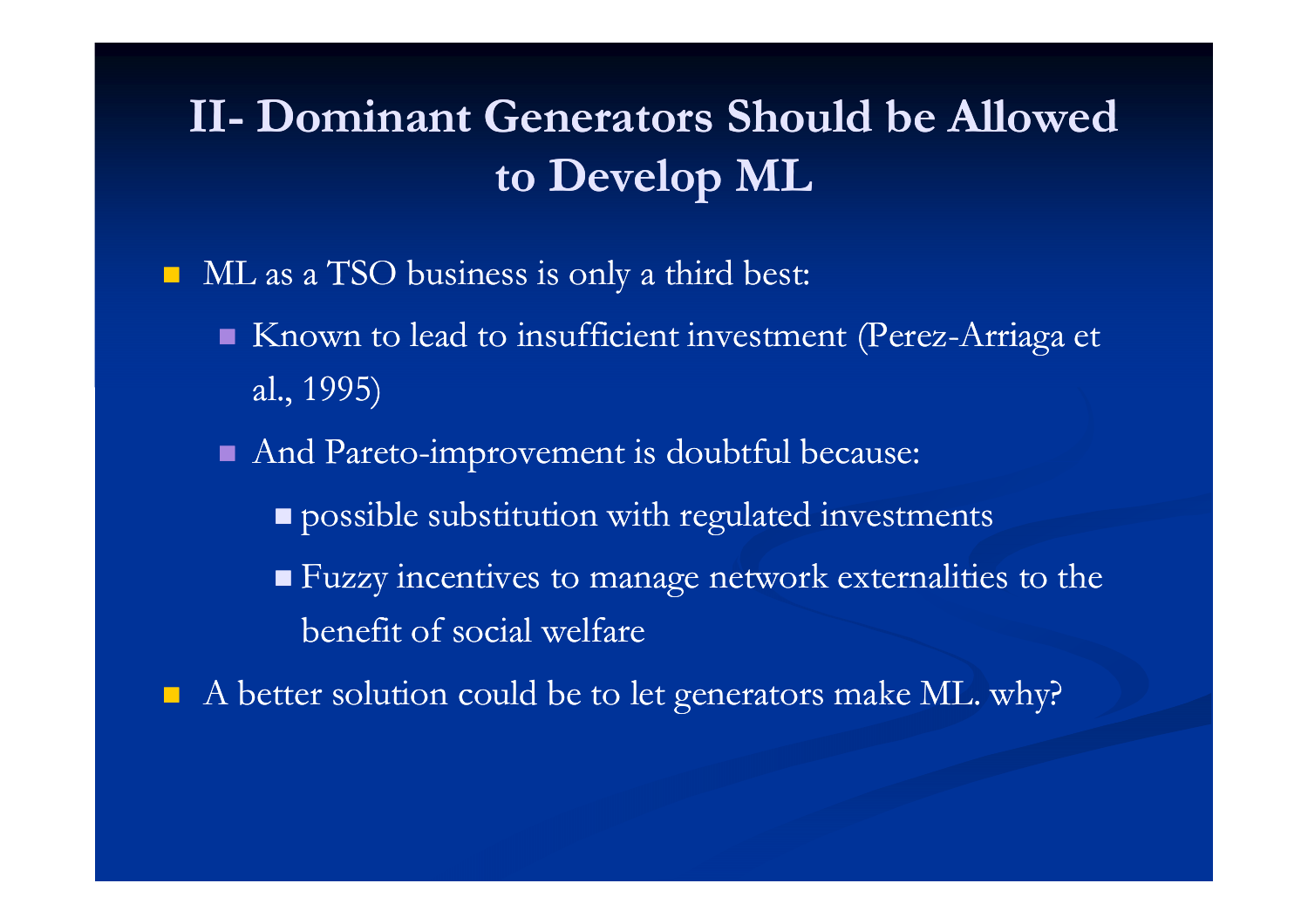# **II- Dominant Generators Should be Allowed - <sup>C</sup>ted**

- $\mathcal{L}_{\mathcal{A}}$ With high costs or just too small  $\rightarrow$  no interest to develop a<br>MI and no problem ML…and no problem
- With low costs  $\rightarrow$  powerful incentives (Sauma & Oren, 2007) **p**rice is higher than my cost in the destination market
	- incentive to export
		- Profit Function
		- Max PriceDestMkt InvCostProd MargCostProd InvCostML
		- If no market power  $\rightarrow$  min InvCostProd +  $MargCostProd + InvCostTrans = min Total system cost$
- $\blacksquare$  Reintegration of investment decisions in Prod and Trans + no market power  $=$  problem of sub-optimal capacity Inv is ruled out Pareto improvement compared to ML as a TSO business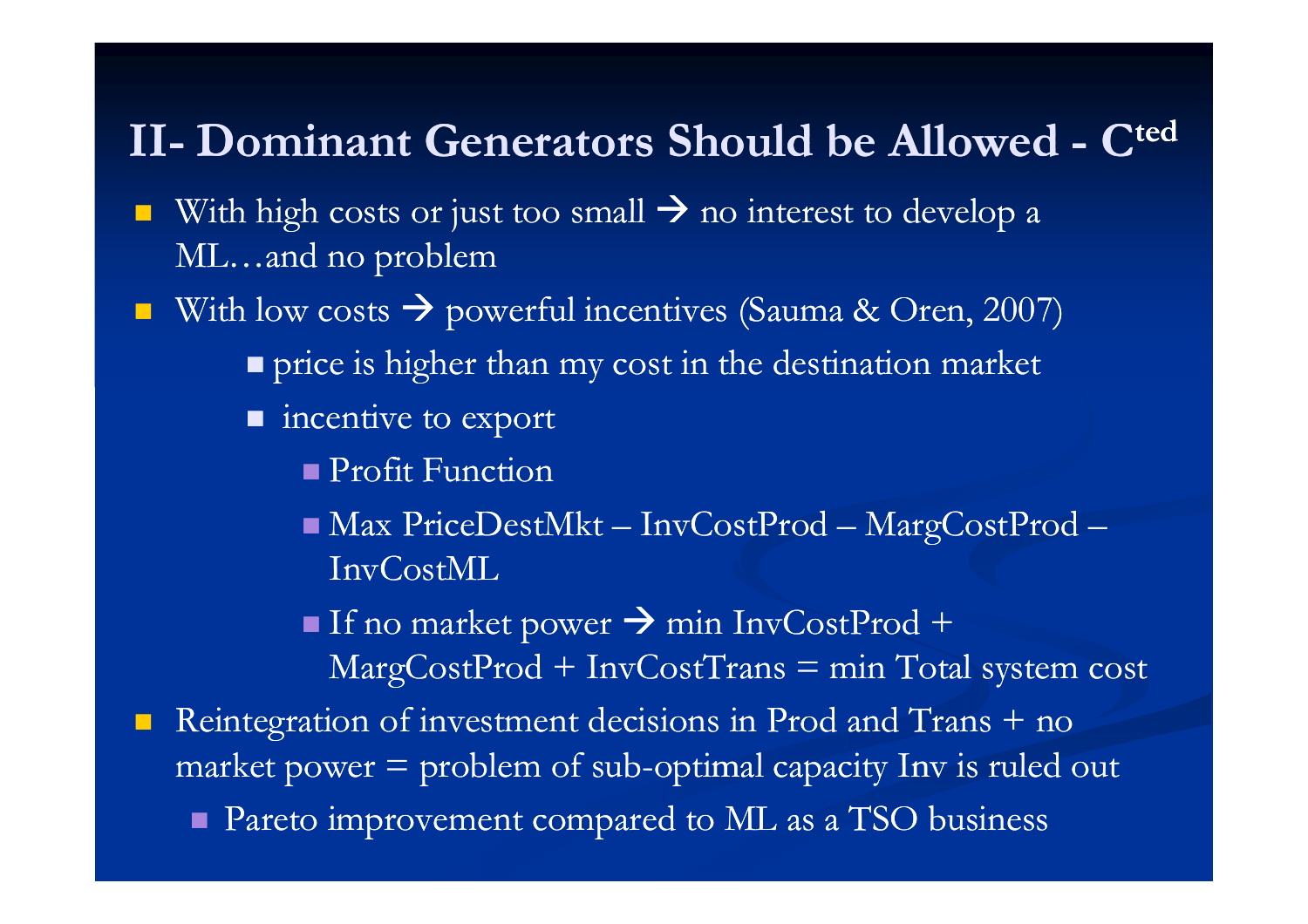# **II- Dominant Generators Should be Allowed - <sup>C</sup>ted**

- $\blacksquare$ Other advantages should not be under-estimated:
- Information advantages of generators over TSOs on market conditions across borders
- **Exempted network investments are realized sooner**
- Would help secure investment in capital intensive technology when long term supply contracts (over 5 years) are not sure to be allowed if you are dominant in your domestic market: positive effect on fuel mix diversity from the society point of view
- $\blacksquare$ Next Message: regulation must be tailored to the problem of market power and the needed tools already exist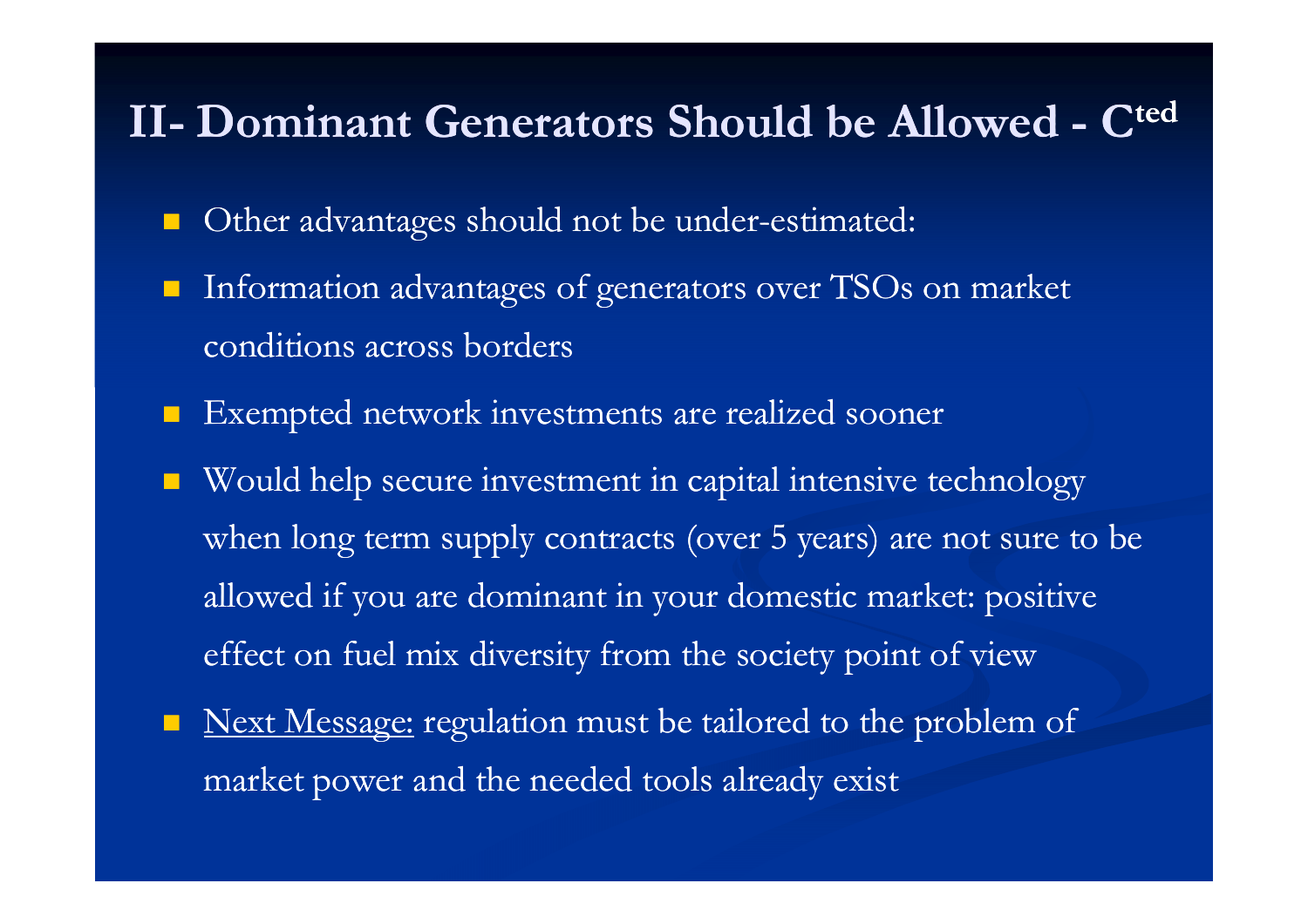#### **III- How to Regulate ML by Dominant Generators?**

 $\mathcal{L}_{\mathcal{A}}$ 3 key conditions for market power mitigation:

- strict imposition of UIOLI with transparency requirements to avoid pre-emptive investment and give access to third parties
- no TPA exemption on reverse flows: you must take the full commercial risk
- $\blacksquare$  If you do not have a long-term supply contract (unlikely): mustoffer provision on a limited part of the ML capacity, to avoid you use the ML to manipulate prices in the destination spot market
- $\blacksquare$ This will require both the monitoring of transparency on free crossborder capacities and a least cost deterrence-based mechanism for self-enforcement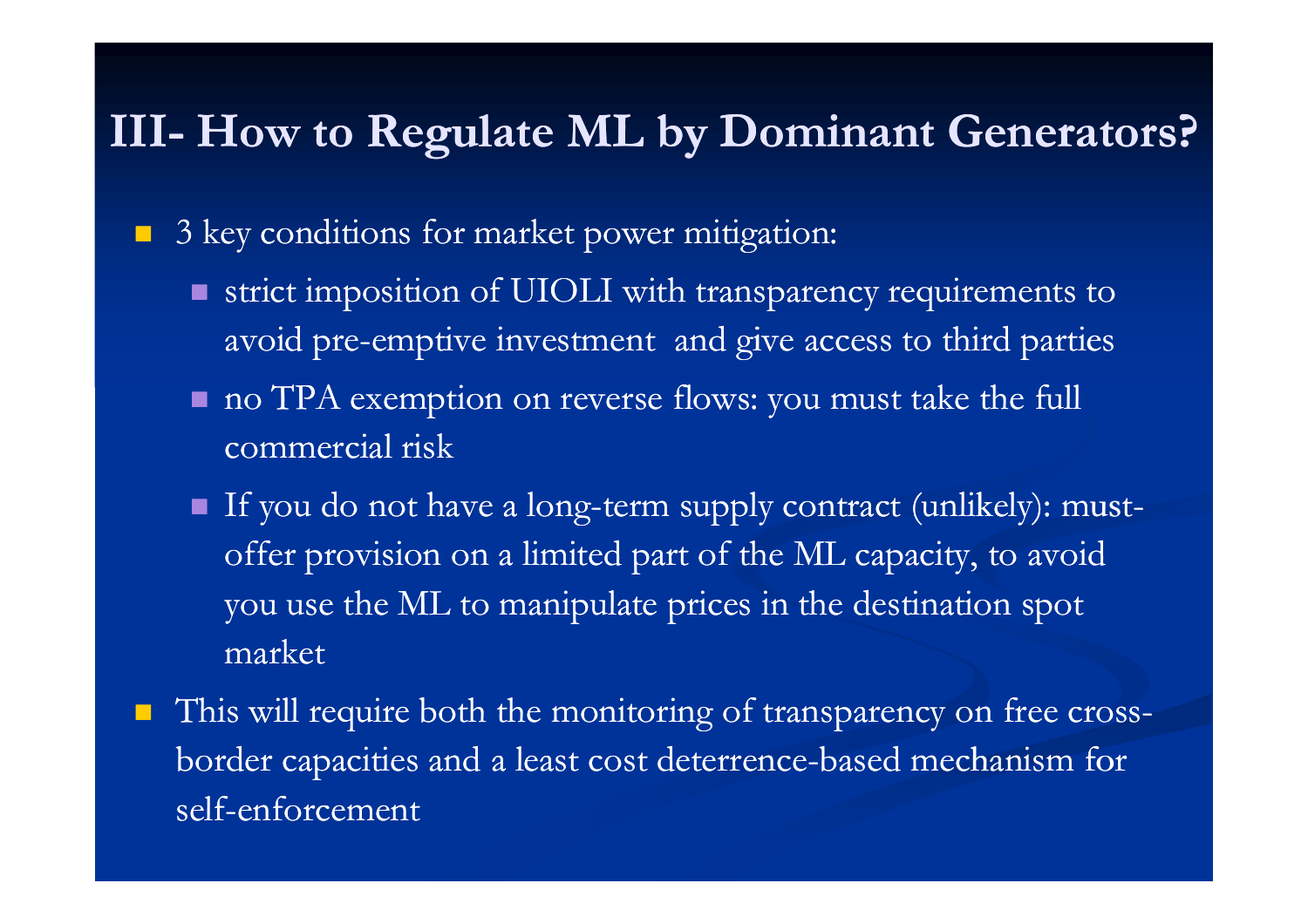# **III- How to Regulate ML by Dominant Generators?**

#### $\mathcal{L}_{\mathcal{A}}$ Our key Message:

- True, the current EU regulatory framework has weaknesses
- But, he also has strength
- He can do the job. Why?
- П UIOLI requires monitoring of transparency requirements on cross border unused capacities → we will have ACER
- $\blacksquare$ ACER will have weak decision power on substantial policy issues
- $\mathbb{R}^2$  But ACER will help find common standards for the monitoring of transparency by regulators
- $\blacksquare$  ACER could even monitor transparency requirements directly (most unlikely to be considered as a substantial policy issue in EU law)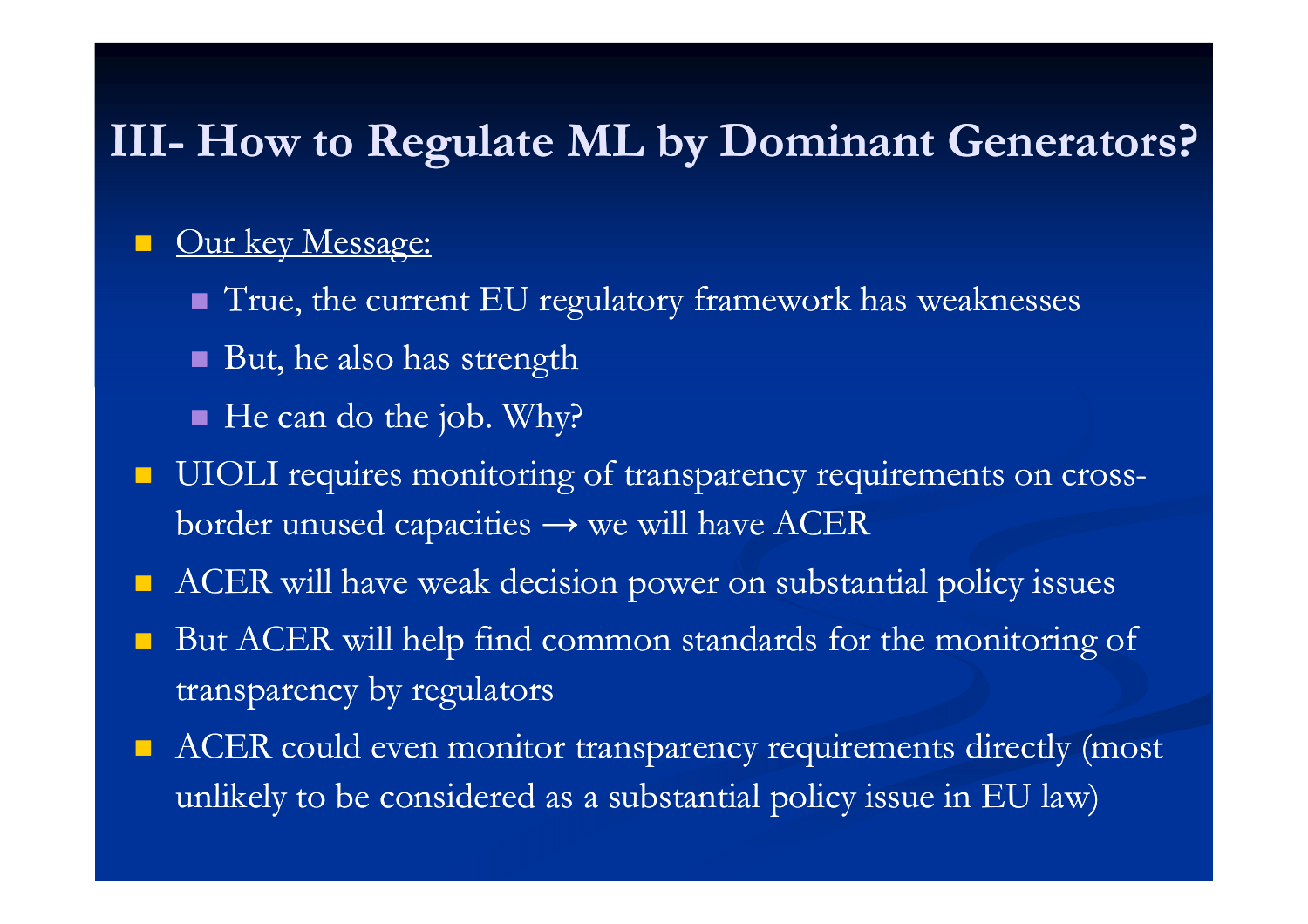### **III- How to Regulate ML by Dominant Generators?**

- $\blacksquare$  How do we get self-enforcement by dominant generators at least cost?
- $\blacksquare$  *Ex ante* regulation is weak in Europe at the federal level but antitrust policy is very strong and taking the lead: process of market building through antitrust today in the EU! See *E.ON* and all cases on long-term supply contracts (*Distrigaz*…)
- $\blacksquare$ Antitrust can fine up to  $10\%$  of their turnover: strong deterrence
- $\blacksquare$  Antitrust has already been applied to interco (UK-French submarine interco) - "essential facility" doctrine
- $\blacksquare$  Monitoring of transparency requirements will provide data for court trial (complementarities *ex ante* / *ex post*)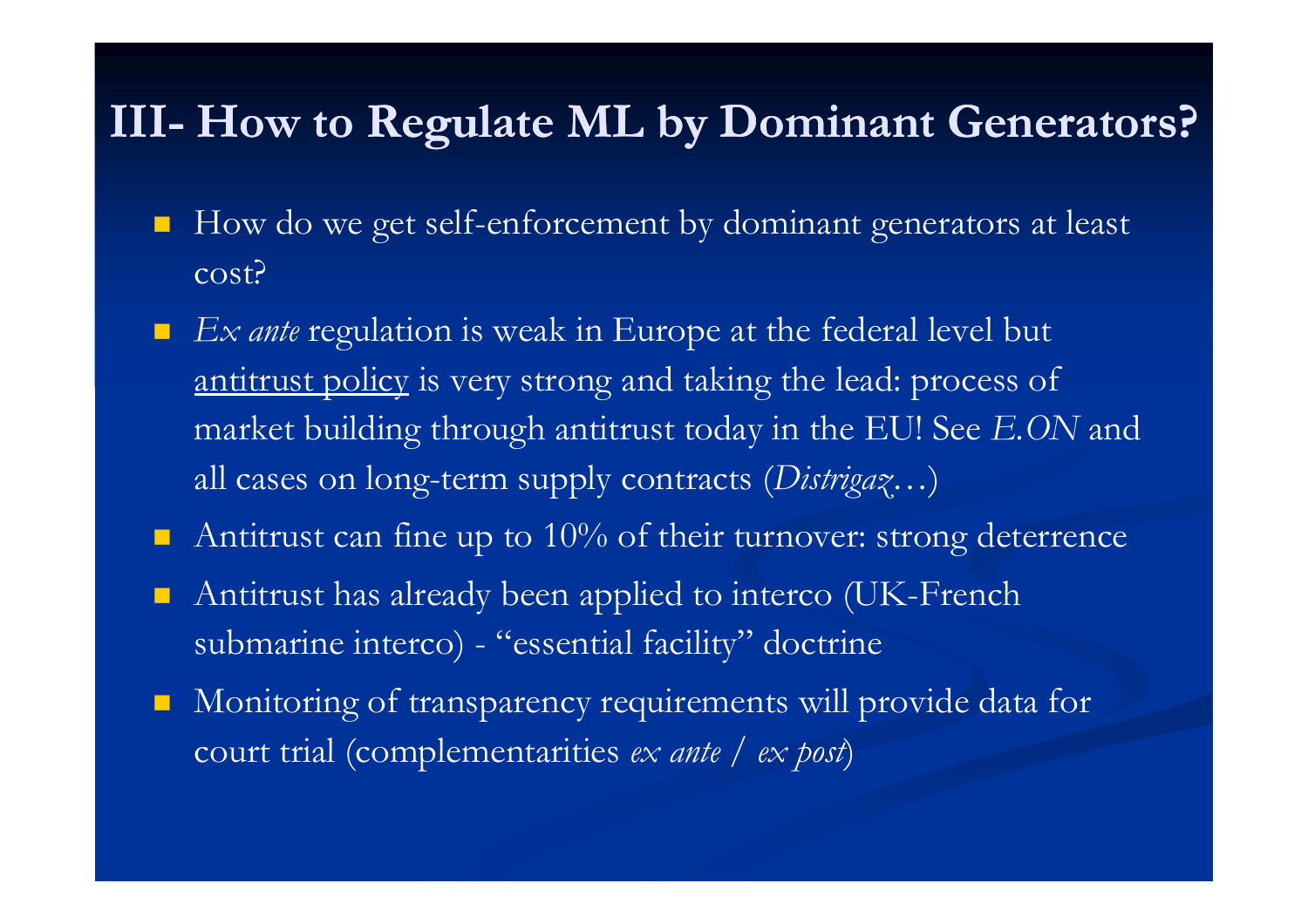|  | <b>RECAP.</b>                                                              | How to mitigate market power through ML? |                                                                                                                                  |
|--|----------------------------------------------------------------------------|------------------------------------------|----------------------------------------------------------------------------------------------------------------------------------|
|  | 2 ingredients needed<br>ex ante monitoring of<br>transparency requirements |                                          | <b>Characteristics of the EU</b><br>regulatory framework                                                                         |
|  |                                                                            |                                          | ACER: low discretion but strong on<br>technical issues - monitoring is<br>part of them                                           |
|  | ex post self-enforcement by<br>dominant generators                         |                                          | ex ante regulation is weak but EU<br>antitrust is strong (deterrence)<br>and has already been applied<br>successfully on interco |